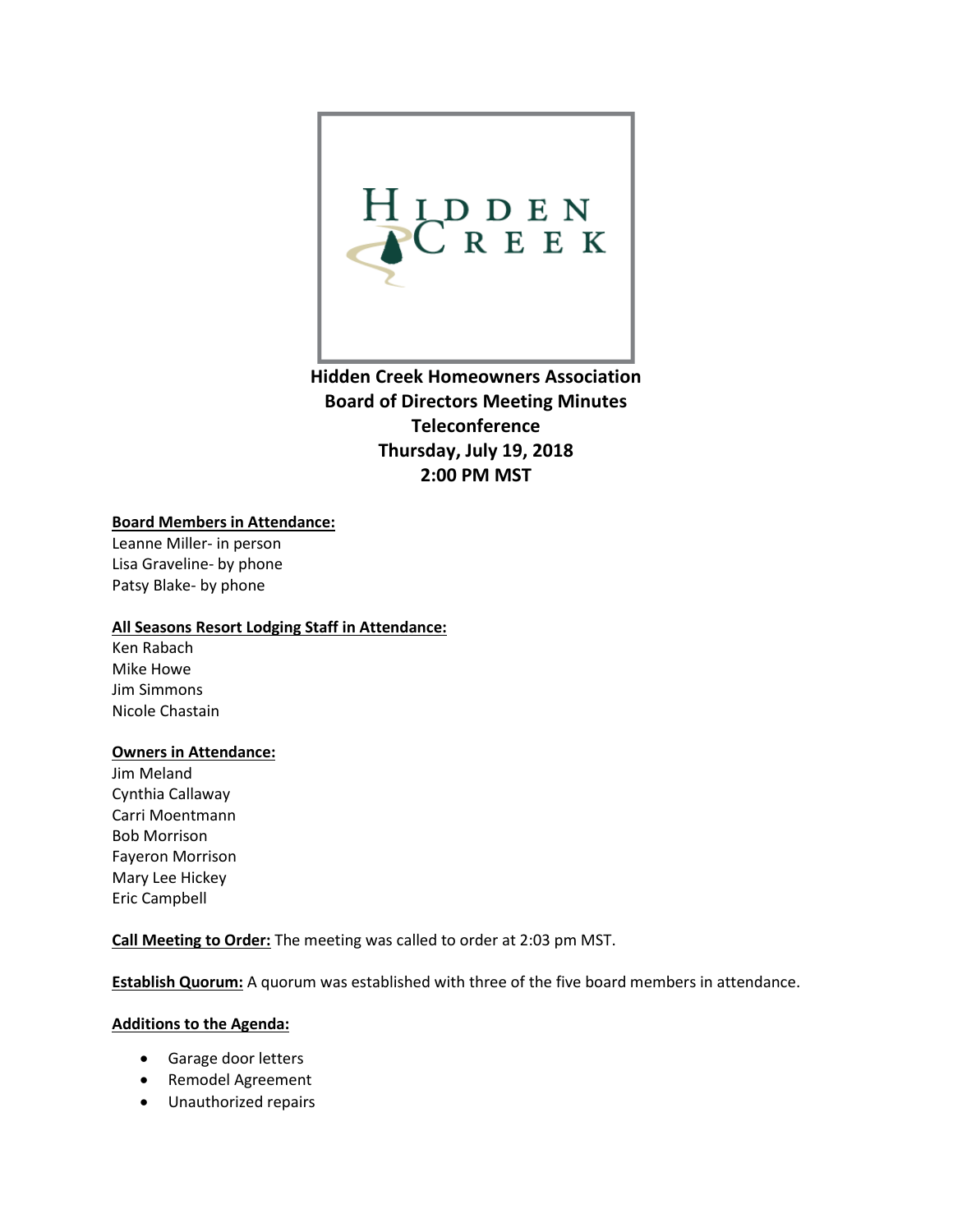• Solid Waste Collection Fee

#### **FINANCIAL UPDATE PRESENTED BY MIKE HOWE AND KEN RABACH**

#### **Budget-to-Actual Variance Reports**

While Hidden Creek HOA had a favorable net change of funds in the amount of \$15,012 for this reporting period, the Association is reporting that it ended the period at \$11,976. This is #3,036 less than budgeted for the period. Overall, Hidden Creek HOA is under budget by \$48,203 yearto-date, which is primarily related to budget variances in repairs and maintenance.

#### **June 2018 Revenues:**

The total revenue budgeted for this period is \$71,852, while actual revenue earned is \$68,322. This \$3,530 variance in revenue is primarily attributable to the following:

• Member Dues: there are variances in the actual dues collected and the budget for dues collected. Generally, there should not be significant variances with these income items since the budget is set. This was discussed during the July board meeting and the budget will be changed to reflect closer to actual amounts collected.

#### **June 2018 Expenses:**

Period expenses total \$56,346, approximately a 0.87% decrease in budgeted expenses, or a positive variance of approximately \$494. Significant variances of specific line item expenses include:

- Pool & Spa: the \$2,227 overage was caused from the pool attendant labor.
- Water: this variance of \$2,991 was expected due to the rate increase in water prices.
- Future Reserve Accrual: the monthly amount of the reserve accrual was increased starting June 1, 2018 which explains the \$3,309 variance.
- Solid Waste Collection Fee

## **Discussion of Delinquent Association Owners as of June 30, 2018**

After review of this report, there are no late fees over 60 days. Overall balance due at June 30, 2018 is \$1,447.

#### **RATIFY ACTIONS APPROVED VIA EMAIL**

• The hiring of Wasatch Arborists has been approved by the board via email.

**Motion: Patsy Blake made a motion to approve the hiring of Wasatch Arborists as discussed via email. Seconded by Lisa Graveline. Approved unanimously. Motion carries.** 

• The hiring of Challenger for a pool controller plus installation for \$1,400

**Motion: Lisa Graveline made a motion to approve the purchase of a pool controller plus installation from Challenger for \$1,400 as discussed via email. Seconded by Patsy Blake. Approved unanimously. Motion carries.** 

• Changes in landscape contract. Got bids from Altitude Maintenance and Kimball Landscaping. Chose Altitude Maintenance over Kimball Landscaping due to performance.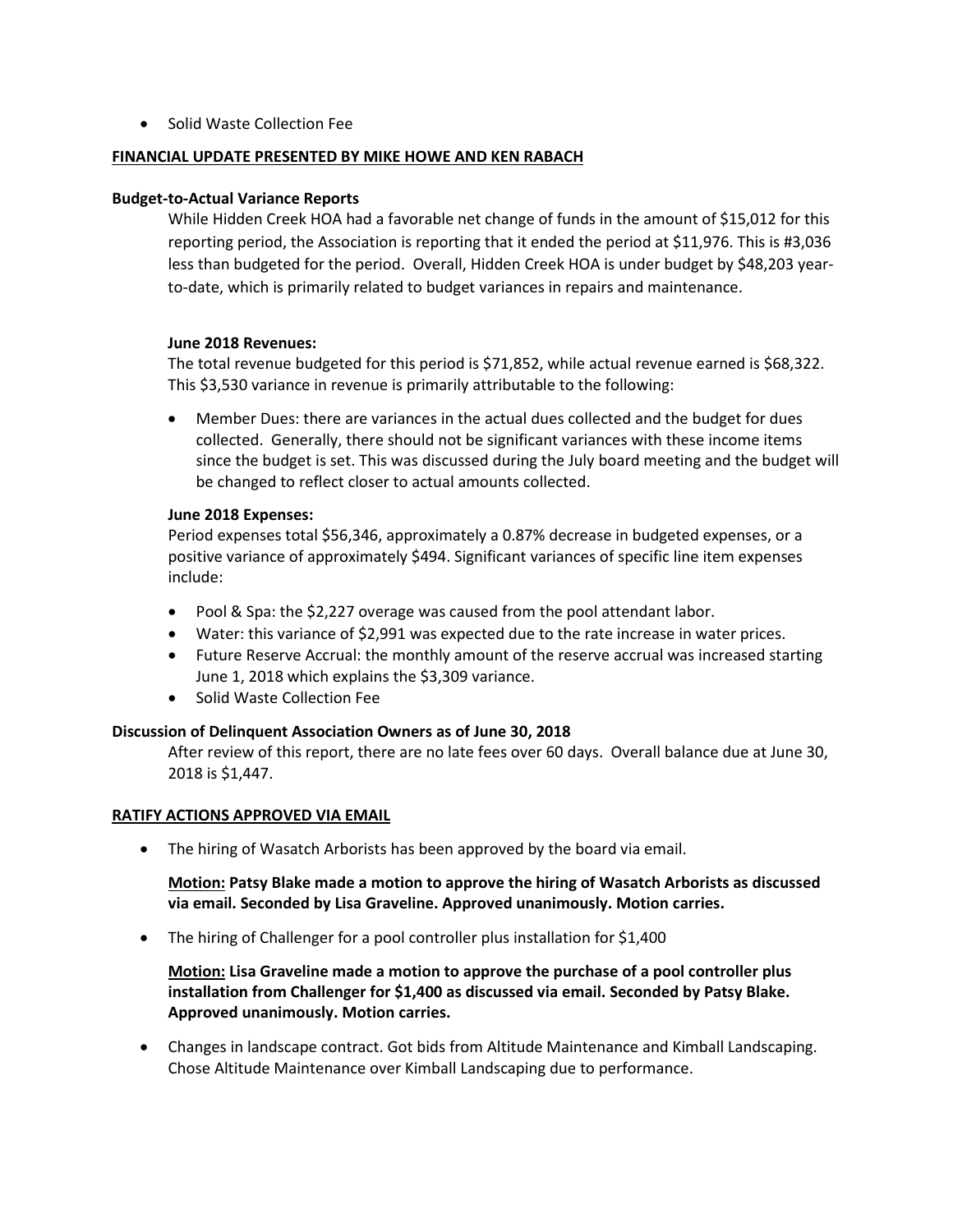**Motion: Patsy Blake made a motion to approve hiring Altitude Maintenance for landscaping as discussed via email. Seconded by Lisa Graveline. Approved unanimously. Motion carries.** 

# **CAPITAL PROJECTS ON QUEUE**

- Landing repairs
- Paving Project: Dan recommends Top Job for the asphalt project. Bids have been received from Top Job and Eccles and have been discussed. Board has decided to go with Top Job.

**Motion: Lisa Graveline made a motion to approve hiring Top Job to patch, crack seal, stripe and seal coat asphalt. Seconded by Patsy Blake. Approved unanimously. Motion carries.** 

- Concrete Project: Dan believes best bid is from Al Richards which also includes grinding and filling cracks around the pool. The scope of work is considerably different between contractors. Too many questions at this time to make a decision. Dan to follow up with contractors to get questions answered.
- Building 3 and 33 Drainage Issues: Leanne suggests hiring an engineer to prepare a quote that will address these issues.
- Roofing Project: Have received bids, scope of work considerably different between contractors. Dan to follow up with contractors.
- Lighting: Gregory on queue for project. Current hold up, lights on the bid have been discontinued. Engineer is looking for an equivalent option. Leanne suggests doing only the areas that are necessary and causing safety hazards and other areas are to be done at a later date. Dan was going to investigate available rebates for lighting conversion to energy efficient fixtures.

## **MAINTENANCE UPDATE**

- Dumpster Enclosures: Dan has been contacting contractors but not getting good feedback.
- Mulch: Standard has been rock, group decided mulch is affordable and would like landscaping to begin as soon as possible.

**Motion: Patsy Blake made a motion to approve a \$3,000 budget for mulch project, including mulch, edging, weeding and labor. Seconded by Lisa Graveline. Approved unanimously. Motion carries.** 

- Building 14 Water Valve
- Pond Aerator: Dan received a bid for dredging the pond, \$130k, to be discussed with CVMA. Cynthia pointed out that previous pond dredging cost was less than \$50,000.
- Irrigation discussion: Dave Plush from Heber Valley Sprinkler, repairs underway for irrigation and a leak near pool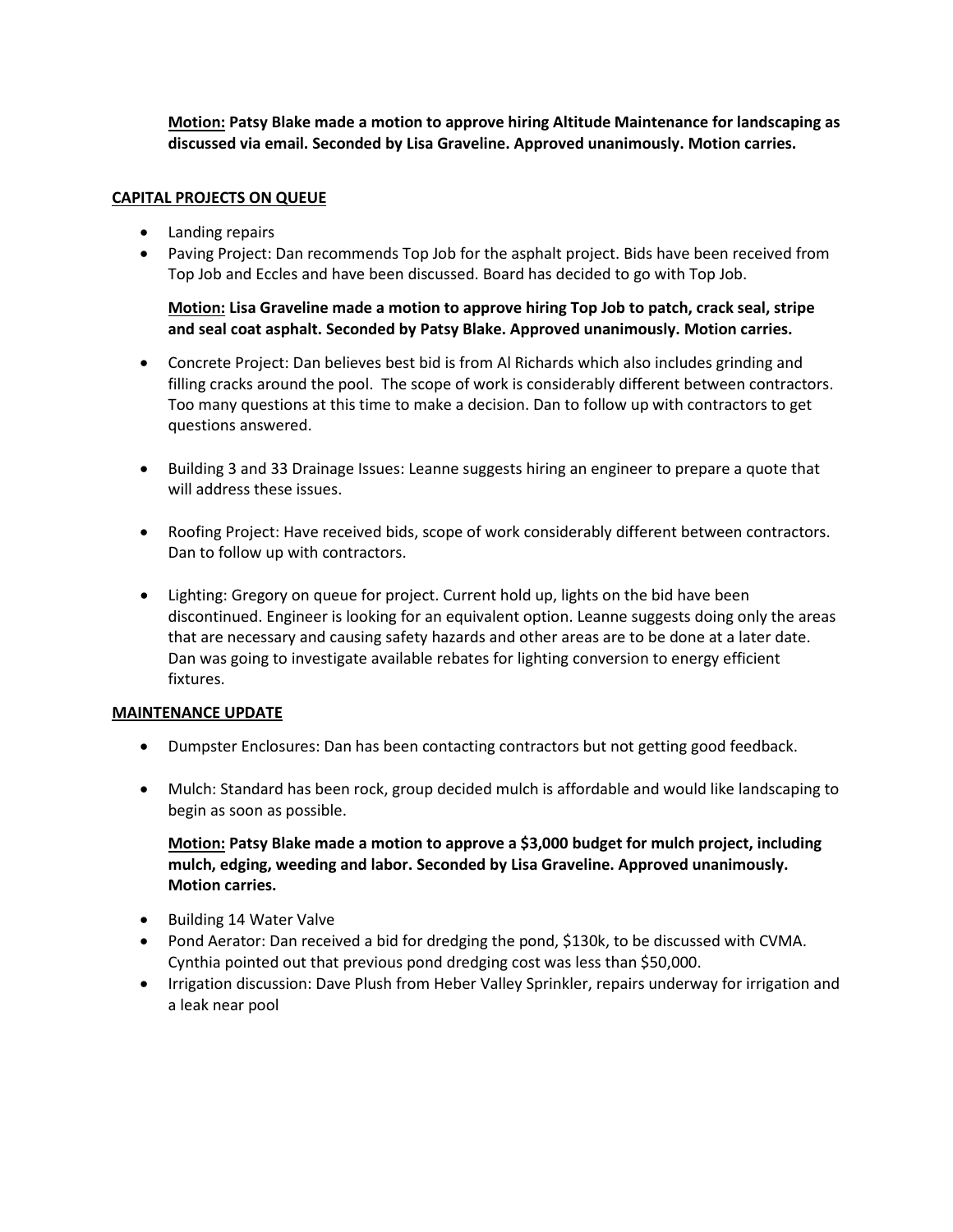#### **GOVERNANCE DISCUSSION BY ALL**

• Appoints Cynthia Callaway and Jim Simmons to represent the HOA during TCFC and CVMA negotiations/meetings.

**Motion: Patsy Blake made a motion to appoint Cynthia Callaway as HOA Liason. Seconded by Lisa Graveline. Approved unanimously. Motion carries.** 

- Architectural Review Committee:
	- $\circ$  37B- Morrison's proposing to add a solar tube (roof penetration), removing a load bearing wall and adding a structural beam inside (have submitted engineering report that supports it will be done according to structural requirements), modifications to an interior gas line, and electrical and plumbing rerouting. ARC moved to approve with standard conditions such as confirming where the gas line will be located, to submit county pertinent, approval is good for one year and if extension is needed the board is to approve. Hours of construction, dumpster and other recently added rules and regulations are to be complied with.

# **Motion: Lisa Graveline made a motion to approve the application to modify of 37B so long as homeowners abide by HOA remodel rules. Seconded by Patsy Blake. Approved unanimously. Motion carries.**

 $\circ$  26C- Schifer's proposing to add a 11 by 12 extension of the building, first and second floor. Summit county will not approve an extension into a common area without 67% approval from the HOA.

**Motion: Patsy Blake made a motion to approve the application to modify of 26C so long as the expansion does not fall within the setback limits and their proportion of monthly dues should increase in correspondence with new home size, as well as, abide by HOA remodel rules. Seconded by Lisa Graveline. Approved unanimously. Motion carries.**

- o 38D- Maryanne Clare proposing replacing windows. Board wants it completed in accordance with the existing window standards but homeowner completed remodel without approval and used taupe rather than almond. There are multiple units who have not complied with these rules.
- Attorney review of documents for consistency: Documents reviewed included Rules and Regulations, Remodel Agreement and Letter to Owners on Unauthorized Repairs. Discussion of changes recommended by attorney, included changes to fines issued to homeowners undergoing unauthorized improvements, the pet policy and discriminating between owner and renter, parking rules/suggested adding booting to the rules, and addressed issues about children/age restrictions (Fair Housing Act). Board has asked everyone to review the documents and will discuss in the next meeting.
- 3 board positions up for election at October 2018 Annual Meeting

## **MISCELLANEOUS**

• Water Issues: Notice to prepare for Mountain Regional Water to take over and to expect a per unit base charge plus water use based on percent of ownership. Water to be removed from HOA